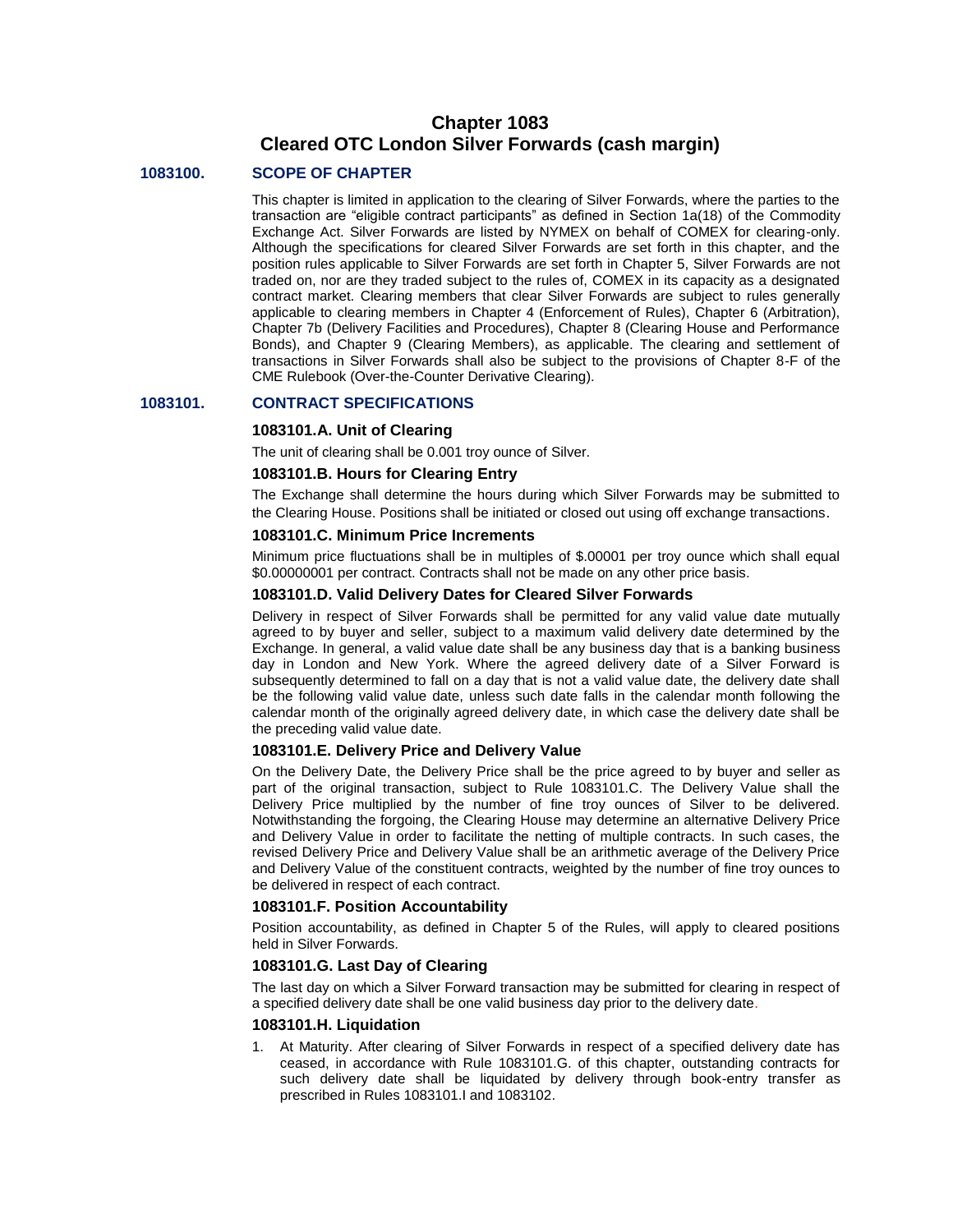2. Prior to Maturity. Exchange Rule 806 shall not apply to positions in Silver Forwards. Prior to the Delivery Date, positions may be closed out upon the request of the clearing firm to the Clearing House, and in the manner prescribed by the Clearing House.

## **1083101.I. Deliverable Standard**

In respect of Silver Forwards, delivery shall be made through book-entry transfer of Silver in 'unallocated' form via an account denominated in Silver operated by a member of London Precious Metals Clearing Limited. Such Silver shall represent metal which meets or exceeds the standards of the London Bullion Market Association within its Good Delivery Rules and Good Delivery Specifications for 'Loco London' delivery.

# **1083101.J. Contract Modifications**

Specifications shall be fixed as of the first day of clearing of a contract, except that all deliveries must conform to government regulations in force at the time of delivery. If any national or international government agency or body issues an order, ruling, directive or law that conflicts with the requirements of these rules, such order, ruling, directive or law shall be construed to take precedence and become part of these rules and all open and new contracts shall be subject to such government orders.

## **1083102. DELIVERY**

# **1083102.A. Last Day of Clearing**

By the time prescribed by the Clearing House on the Last Day of Clearing, as defined in Rule 1083101.G, Clearing Members having either open long or open short positions shall notify the Clearing House of the following information:

1. Clearing Members having open long positions (buyers) shall provide the following information in respect of each open position in a manner prescribed by the Clearing House:

(a) the name and address of the long Clearing Member's bank used for the acceptance of Silver, and account number; and

(b) the name and address of the long Clearing Member's bank used for the payment of US dollars, and account number.

2. Clearing Members having open short positions (sellers) shall provide the following information in respect of each open position in a manner prescribed by the Clearing House:

(a) the name and address of the short Clearing Member's bank used for the delivery of Silver, and account number; and

(b) the name and address of the short Clearing Member's bank used for the receipt of US dollars, and account number.

#### **1083102.B. Day of Delivery**

On the Delivery date,

- 1. Clearing Members having open short positions (sellers) shall deliver Silver to the account of the Clearing House as specified in Rule 1083101.I., by the time prescribed by the Clearing House.
- 2. Clearing Members having open long positions (buyers) shall pay the Delivery Value, as defined in Rule 1083101.E, by such method as prescribed by the Clearing House to the account of the Clearing House, by the time prescribed by the Clearing House.
- 3. Subject to the notification of the Clearing House of all of the information specified in Rule 1083102.A. and successful fulfillment of the transfers described in Rule 1083102.B.1 and 1083102.B.2, the Clearing House shall (i) deliver Silver to the account of the Clearing Member with the open long position as provided in accordance with Rule 1083102.A.1.a, and (ii) transfer the Delivery Value to the account of the Clearing Member with the open short position as provided in accordance with Rule 1083102.A.2.b, by the time prescribed by the Clearing House, provided, however, that if the Clearing House is unable to do so by such time as a result of circumstances beyond its control, it will do so as soon as practicable after the condition of impossibility has ceased to exist.

## **1083102.C. Amendments to Timings**

The Exchange may amend the timings of notifications deliveries, and transfers under this Rule 1083102 to reflect the adoption of daylight savings time in New York and/or London.

## **1083103. DISPUTES**